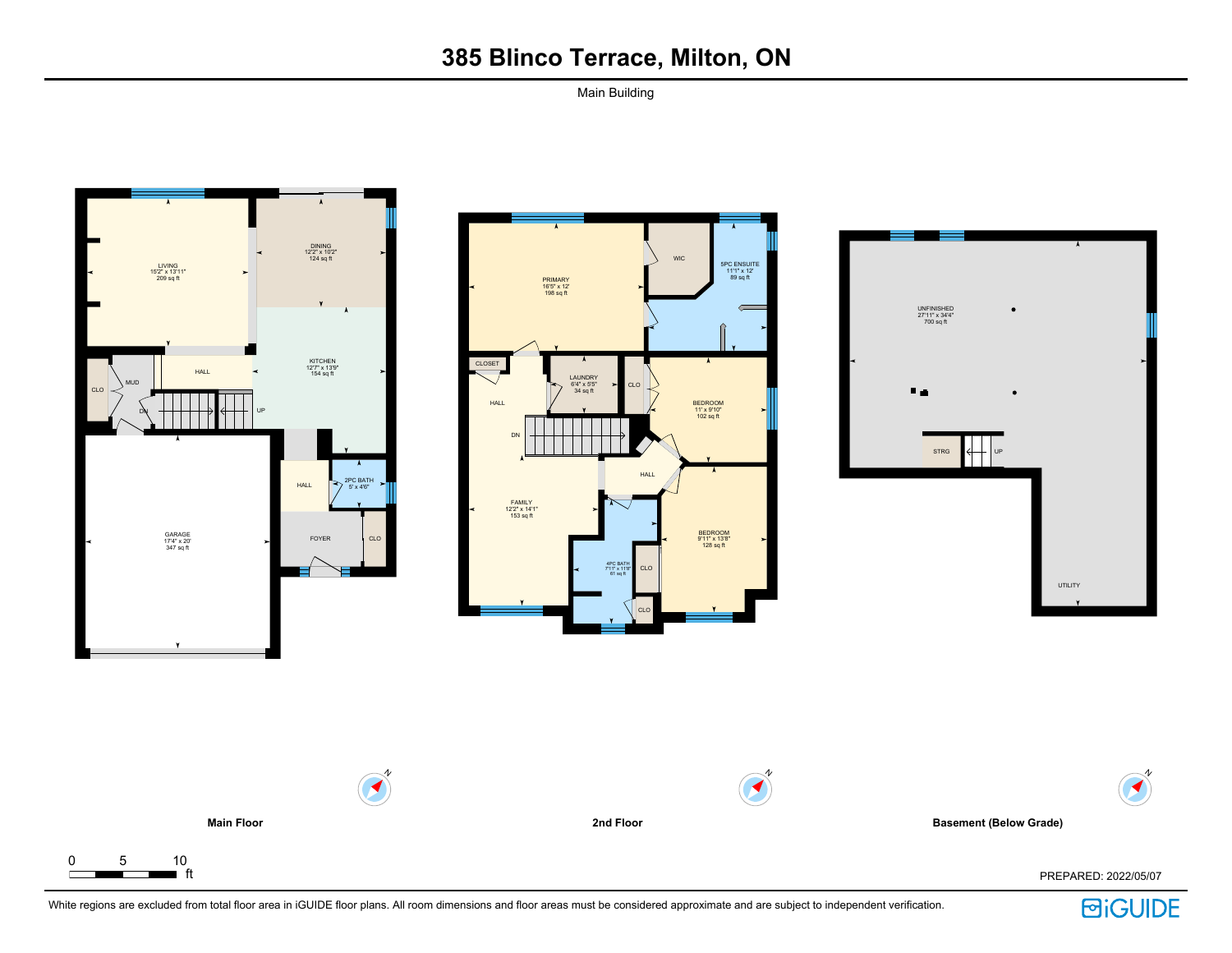**Main Floor**



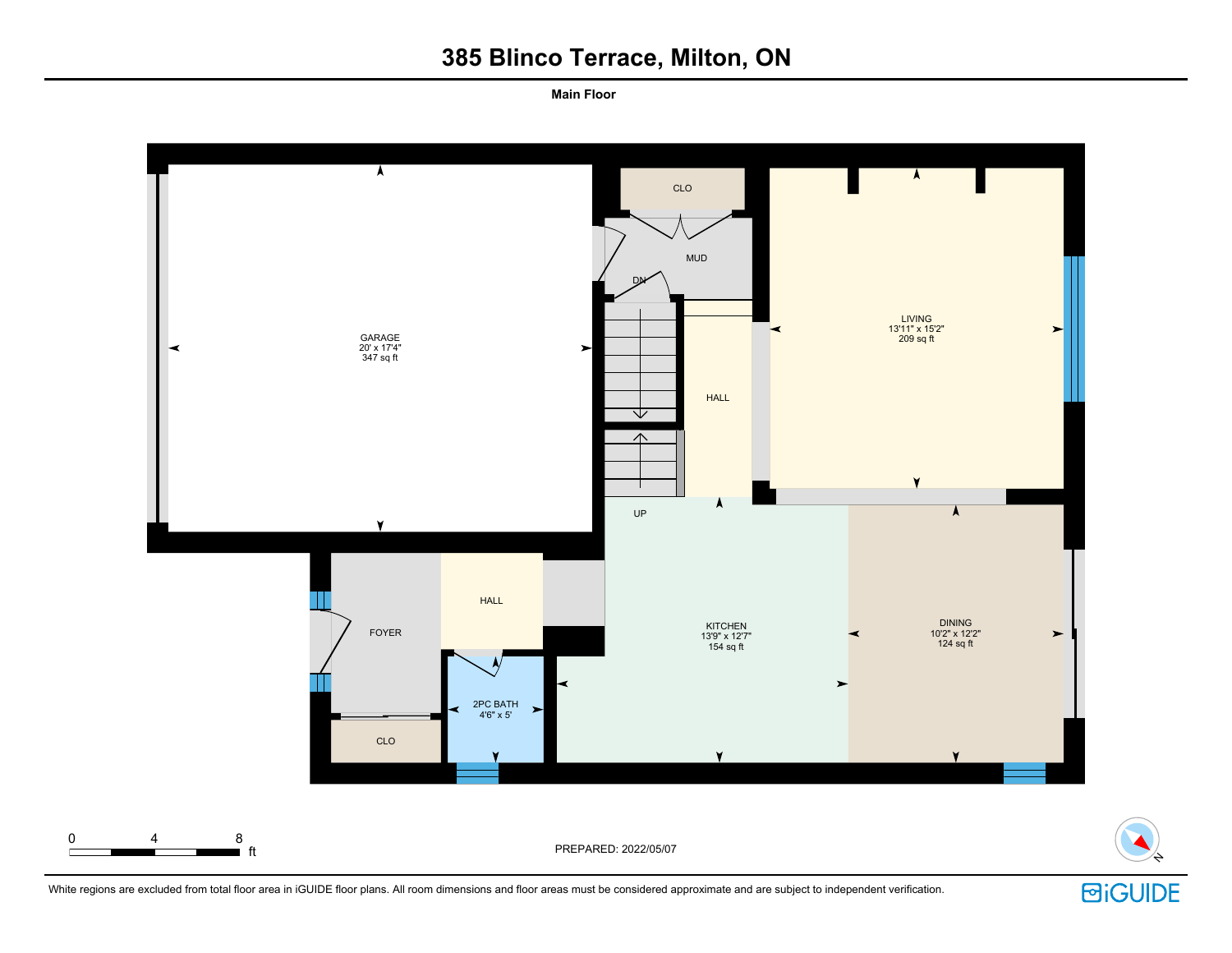**2nd Floor**



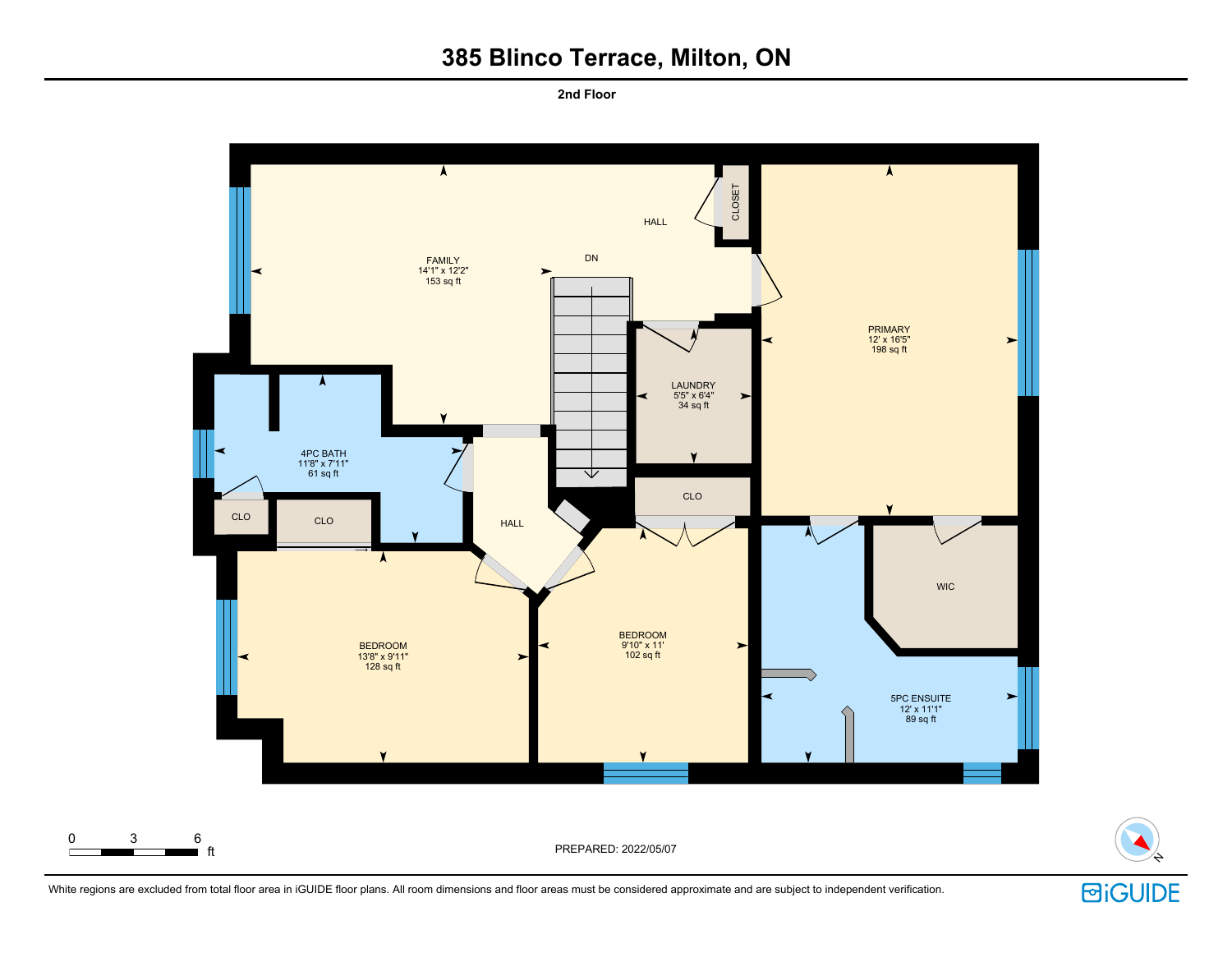**Basement (Below Grade)**





White regions are excluded from total floor area in iGUIDE floor plans. All room dimensions and floor areas must be considered approximate and are subject to independent verification.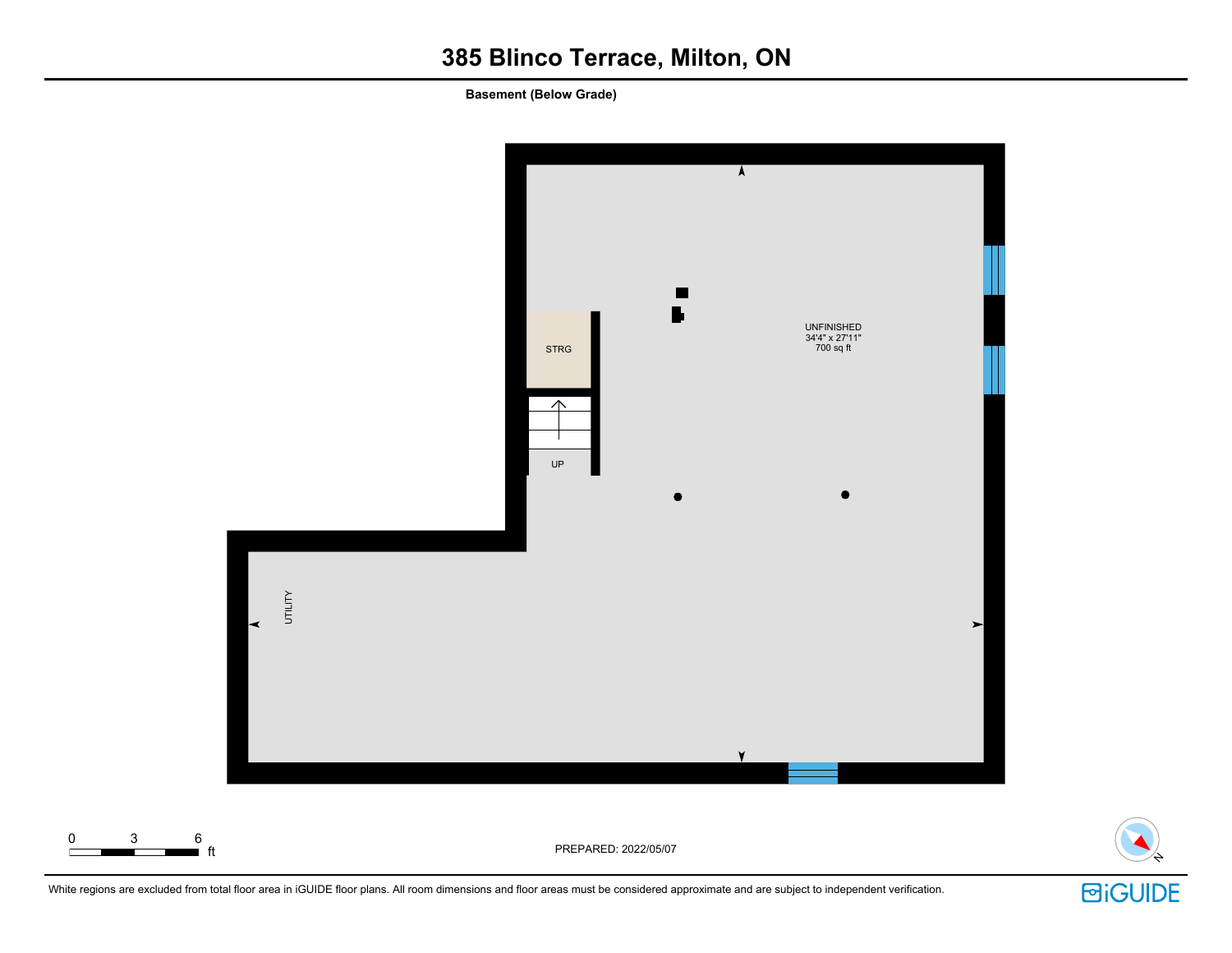# **Property Details**

### **Room Measurements**

Only major rooms are listed. Some listed rooms may be excluded from total interior floor area (e.g. garage). Room dimensions are largest length and width; parts of room may be smaller. Room area is not always equal to product of length and width.

### **Main Building**

MAIN FLOOR 2pc Bath: 5' x 4'6" | 23 sq ft Dining: 12'2" x 10'2" | 124 sq ft Garage: 17'4" x 20' | 347 sq ft Kitchen: 12'7" x 13'9" | 154 sq ft Living: 15'2" x 13'11" | 209 sq ft

## 2ND FLOOR

4pc Bath: 7'11" x 11'8" | 61 sq ft 5pc Ensuite: 11'1" x 12' | 89 sq ft Bedroom: 9'11" x 13'8" | 128 sq ft Bedroom: 11' x 9'10" | 102 sq ft Family: 12'2" x 14'1" | 153 sq ft Laundry: 6'4" x 5'5" | 34 sq ft Primary: 16'5" x 12' | 198 sq ft

### BASEMENT

Unfinished: 27'11" x 34'4" | 700 sq ft